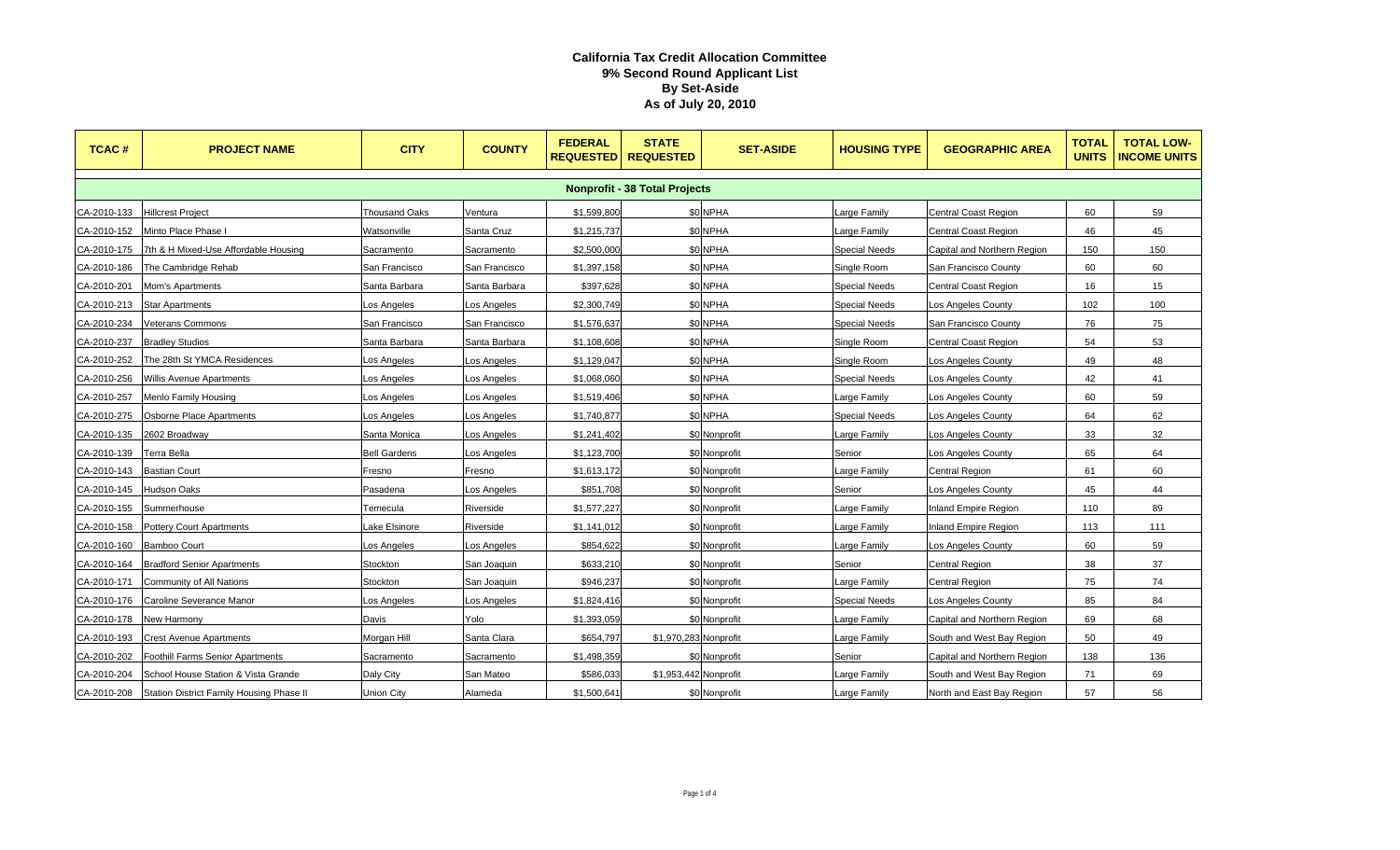| CA-2010-211                      | <b>PWC Family Housing</b>                  | os Angeles            | os Angeles        | \$1,182,597 |                       | \$0 Nonprofit               | arge Family          | Los Angeles County        | 45  | 44  |
|----------------------------------|--------------------------------------------|-----------------------|-------------------|-------------|-----------------------|-----------------------------|----------------------|---------------------------|-----|-----|
| CA-2010-232                      | Arroyo Vista Family Housing                | <b>Dublin</b>         | Alameda           | \$2,379,309 |                       | \$0 Nonprofit               | arge Family          | North and East Bay Region | 130 | 125 |
| CA-2010-235                      | 636 El Camino - Phase I                    | South San Francisco   | San Mateo         | \$1,259,129 | \$4,197,098 Nonprofit |                             | Large Family         | South and West Bay Region | 62  | 61  |
| CA-2010-236                      | <b>Woods Family</b>                        | os Angeles            | Los Angeles       | \$1,535,493 |                       | \$0 Nonprofit               | Large Family         | Los Angeles County        | 60  | 59  |
| CA-2010-239                      | Westlake Village Apartments - Phase 1      | San Marcos            | San Diego         | \$1,107,191 |                       | \$0 Nonprofit               | Large Family         | San Diego County          | 49  | 48  |
| CA-2010-245                      | <b>Florida Street Apartments</b>           | San Diego             | San Diego         | \$1,558,242 |                       | \$0 Nonprofit               | Large Family         | San Diego County          | 83  | 82  |
| CA-2010-254                      | NoHo Senior Villas                         | os Angeles            | Los Angeles       | \$1,059,608 |                       | \$0 Nonprofit               | <b>Special Needs</b> | Los Angeles County        | 49  | 48  |
| CA-2010-258                      | <b>Archway Commons</b>                     | Modesto               | <b>Stanislaus</b> | \$1,879,757 | \$6,265,855 Nonprofit |                             | Large Family         | Central Region            | 118 | 117 |
| CA-2010-260                      | 720 East 11th Street Apartments            | Oakland               | Alameda           | \$1,211,000 |                       | \$0 Nonprofit               | arge Family          | North and East Bay Region | 55  | 54  |
| CA-2010-264                      | <b>Cathedral Gardens</b>                   | Oakland               | Alameda           | \$2,312,871 | \$7,709,571 Nonprofit |                             | Large Family         | North and East Bay Region | 100 | 99  |
|                                  | CA-2010-268 St. Joseph's Family Apartments | Oakland               | Alameda           | \$1,265,000 |                       | \$0 Nonprofit               | Large Family         | North and East Bay Region | 58  | 57  |
| <b>Rural - 40 Total Projects</b> |                                            |                       |                   |             |                       |                             |                      |                           |     |     |
|                                  |                                            |                       |                   |             |                       |                             |                      |                           |     |     |
| CA-2010-148                      | <b>Beckes Street Apartments</b>            | Wasco                 | Kern              | \$764,937   |                       | \$2,549,789 Rural / RHS 514 | Large Family         |                           | 58  | 57  |
| CA-2010-196                      | Valley View Village                        | Selma                 | Fresno            | \$1,193,467 |                       | \$0 Rural / RHS 514         | Large Family         |                           | 69  | 68  |
| CA-2010-197                      | Shasta Court Apartments                    | Chowchilla            | Madera            | \$957,042   |                       | \$3,190,140 Rural / RHS 514 | Large Family         |                           | 72  | 71  |
| CA-2010-222                      | Plaza Point                                | Arcata                | Humboldt          | \$480       |                       | \$0 Rural / RHS 515         | Senior               |                           | 76  | 75  |
| CA-2010-223                      | Hillview Ridge II                          | Oroville              | <b>Butte</b>      | \$870,257   |                       | \$2,900,855 Rural / RHS 515 | Large Family         |                           | 29  | 28  |
| CA-2010-224                      | <b>Washington Court Apartments</b>         | Gridley               | <b>Butte</b>      | \$786,578   |                       | \$2,621,926 Rural / RHS 515 | Large Family         |                           | 57  | 56  |
| CA-2010-241                      | Rohner Village Apartments                  | Fortuna               | Humboldt          | \$621.653   |                       | \$0 Rural / RHS 515         | Large Family         |                           | 57  | 56  |
| CA-2010-271                      | <b>Brawley Pioneers Apartments</b>         | <b>Brawley</b>        | mperial           | \$1,172,784 |                       | \$0 Rural / RHS 514         | Large Family         |                           | 35  | 34  |
| CA-2010-140                      | The Vineyards at Menifee                   | Menifee               | Riverside         | \$1,582,433 |                       | \$0 Rural                   | Senior               |                           | 81  | 80  |
| CA-2010-142                      | Parksdale Village II                       | Parksdale             | Madera            | \$516,544   | \$1,119,178 Rural     |                             | arge Family          |                           | 48  | 47  |
| CA-2010-147                      | Legacy                                     | <b>Thousand Palms</b> | Riverside         | \$1,719,152 |                       | \$0 Rural                   | Large Family         |                           | 81  | 80  |
| CA-2010-153                      | <b>Valley Commons East</b>                 | <b>Grass Valley</b>   | Nevada            | \$297,684   |                       | \$0 Rural                   | At-Risk              |                           | 56  | 55  |
| CA-2010-166                      | Summer Park Apartments                     | <b>Crescent City</b>  | <b>Del Norte</b>  | \$1,515,436 |                       | \$0 Rural                   | Large Family         |                           | 81  | 80  |
| CA-2010-167                      | Alta Vista Manor Apartments                | Mt. Shasta            | Siskiyou          | \$327,675   |                       | \$0 Rural                   | Senior               |                           | 44  | 43  |
| CA-2010-168                      | <b>Warthan Place Apartments</b>            | Coalinga              | Fresno            | \$1,622,549 |                       | \$0 Rural                   | Large Family         |                           | 81  | 80  |
| CA-2010-172                      | <b>Vinevard Manor Apartments</b>           | Cloverdale            | Sonoma            | \$323,373   |                       | \$0 Rural                   | Large Family         |                           | 39  | 35  |
| CA-2010-177                      | <b>Cloverdale Garden Apartments</b>        | Cloverdale            | Sonoma            | \$271,067   |                       | \$0 Rural                   | Senior               |                           | 34  | 33  |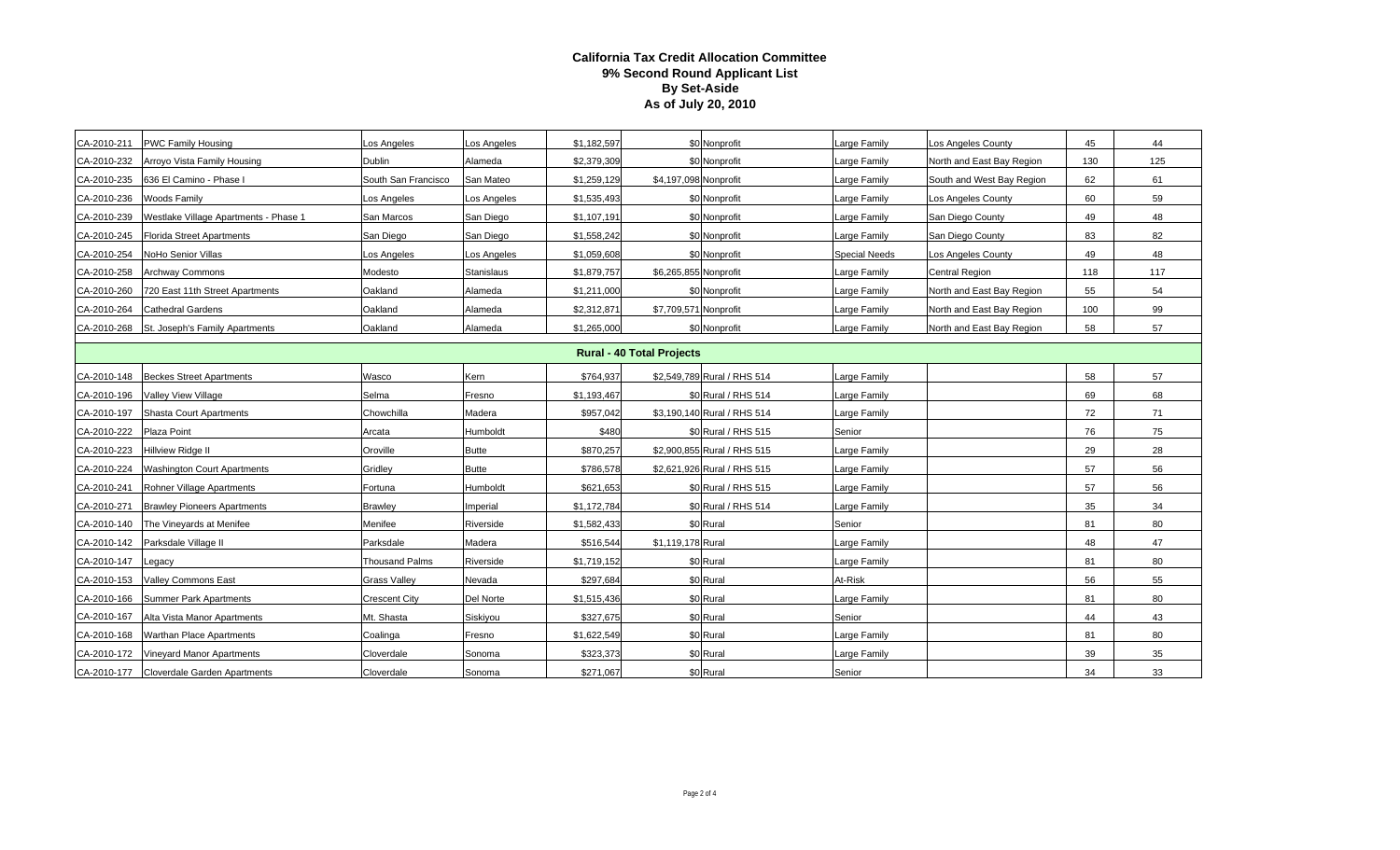| CA-2010-179                                 | <b>Gold Country Village</b>                | <b>Grass Valley</b>       | Nevada         | \$1,031,024 |                   | \$0 Rural             | Senior               |                             | 80 | 79 |
|---------------------------------------------|--------------------------------------------|---------------------------|----------------|-------------|-------------------|-----------------------|----------------------|-----------------------------|----|----|
| CA-2010-191                                 | <b>Toscana family Apartments</b>           | <b>Brawley</b>            | Imperial       | \$1,022,746 | \$3,409,153 Rural |                       | Large Family         |                             | 61 | 60 |
| CA-2010-192                                 | Kearney Palms Senior Apartments, Phase III | Kerman                    | Fresno         | \$379,542   | \$1,264,934 Rural |                       | Senior               |                             | 44 | 43 |
| CA-2010-195                                 | Calico Family Apartments                   | <b>Barstow</b>            | San Bernardino | \$1,295,677 |                   | \$0 Rural             | Large Family         |                             | 73 | 72 |
| CA-2010-199                                 | Pleasant Valley & Wien Manor Apartments    | Avenal                    | Kings          | \$461,333   |                   | \$0 Rural             | At-Risk              |                             | 80 | 77 |
| CA-2010-206                                 | <b>Eldon Family Apartments</b>             | Yreka                     | Siskiyou       | \$1,629,364 |                   | \$0 Rural             | Large Family         |                             | 81 | 80 |
| CA-2010-215                                 | <b>Meadowbrook Apartments</b>              | <b>Brawley</b>            | Imperial       | \$827,948   |                   | \$0 Rural             | Large Family         |                             | 64 | 63 |
| CA-2010-216                                 | Viscaya Apartments                         | Dinuba                    | Tulare         | \$1,035,253 | \$3,390,307 Rural |                       | Large Family         |                             | 64 | 63 |
| CA-2010-217                                 | <b>Oleander Terrace</b>                    | Lemoore                   | Kings          | \$1,215,694 | \$3,907,903 Rural |                       | Large Family         |                             | 66 | 65 |
| CA-2010-219                                 | Sunnyslope & Sunwest Villas Apartments     | <b>Yucca Valley</b>       | San Bernardino | \$760,786   |                   | \$0 Rural             | Large Family         |                             | 83 | 80 |
| CA-2010-220                                 | The Aspens at South Lake                   | South Lake Tahoe          | El Dorado      | \$1,197,731 |                   | \$0 Rural             | Large Family         |                             | 48 | 47 |
| CA-2010-221                                 | <b>Sycamore Family Apartments</b>          | Arvin                     | Kern           | \$1,074,783 |                   | \$0 Rural             | Large Family         |                             | 49 | 48 |
| CA-2010-226                                 | <b>Avila Avenue Apartments</b>             | Parlier                   | Fresno         | \$608,316   |                   | \$0 Rural             | Large Family         |                             | 33 | 32 |
| CA-2010-238                                 | Village at Acacia Apartments               | Lemoore                   | Fresno         | \$679,049   | \$2,263,496 Rural |                       | Large Family         |                             | 81 | 80 |
| CA-2010-247                                 | Brisas de Paz Apartments                   | <b>Desert Hot Springs</b> | Riverside      | \$939,998   |                   | \$0 Rural             | Large Family         |                             | 62 | 61 |
| CA-2010-248                                 | <b>Riverbank Senior Apartments</b>         | Riverbank                 | Stanislaus     | \$386,723   |                   | \$0 Rural             | Senior               |                             | 20 | 19 |
| CA-2010-250                                 | Calexico Andrade Apartments                | Calexico                  | Imperial       | \$711,834   | \$1,027,013 Rural |                       | Large Family         |                             | 52 | 51 |
| CA-2010-259                                 | La Victoria Village                        | Soledad                   | Monterey       | \$1,049,232 |                   | \$0 Rural             | Large Family         |                             | 40 | 39 |
| CA-2010-266                                 | <b>Haciendas Apartments</b>                | <b>Salinas</b>            | Monterey       | \$2,420,531 |                   | \$0 Rural             | Large Family         |                             | 99 | 98 |
| CA-2010-270                                 | Creekside Village                          | Los Alamos                | Santa Barbara  | \$1,362,088 |                   | \$0 Rural             | Large Family         |                             | 39 | 38 |
| CA-2010-272                                 | Dinuba M Street Senior Apartments          | Dinuba                    | Tulare         | \$933,377   |                   | \$0 Rural             | Senior               |                             | 62 | 61 |
| CA-2010-273                                 | vanhoe Family Apartments                   | Ivanhoe                   | Tulare         | \$1,048,689 | \$3,495,629 Rural |                       | Large Family         |                             | 80 | 79 |
| CA-2010-277                                 | Hacienda Heights Apartments                | Kerman                    | Fresno         | \$735,340   | \$2,451,135 Rural |                       | Large Family         |                             | 69 | 68 |
| <b>Small Development - 7 Total Projects</b> |                                            |                           |                |             |                   |                       |                      |                             |    |    |
| CA-2010-159                                 | <b>Buena Vista Apartments</b>              | Orange                    | Orange         | \$348,786   |                   | \$0 Small Development | Large Family         | Orange County               | 17 | 17 |
| CA-2010-188                                 | Pacific Sun Apartments                     | <b>Huntington Beach</b>   | Orange         | \$164,000   |                   | \$0 Small Development | <b>Special Needs</b> | <b>Orange County</b>        | 6  | 6  |
| CA-2010-190                                 | 30th Street Apartments                     | San Diego                 | San Diego      | \$508,845   |                   | \$0 Small Development | Large Family         | San Diego County            | 16 | 15 |
| CA-2010-207                                 | Golden Avenue Row Homes                    | Lemon Grove               | San Diego      | \$643,651   |                   | \$0 Small Development | Large Family         | San Diego County            | 22 | 20 |
| CA-2010-225                                 | <b>Pacific Apartments</b>                  | Watsonville               | Santa Cruz     | \$526,709   |                   | \$0 Small Development | Large Family         | <b>Central Coast Region</b> | 20 | 19 |
| CA-2010-244                                 | 1450 North Lane                            | Hayward                   | Alameda        | \$572,869   |                   | \$0 Small Development | arge Family          | North and East Bay Region   | 16 | 15 |
| CA-2010-265                                 | <b>Cabrito Apartments</b>                  | Los Angeles               | Los Angeles    | \$405,554   |                   | \$0 Small Development | Large Family         | Los Angeles County          | 12 | 12 |